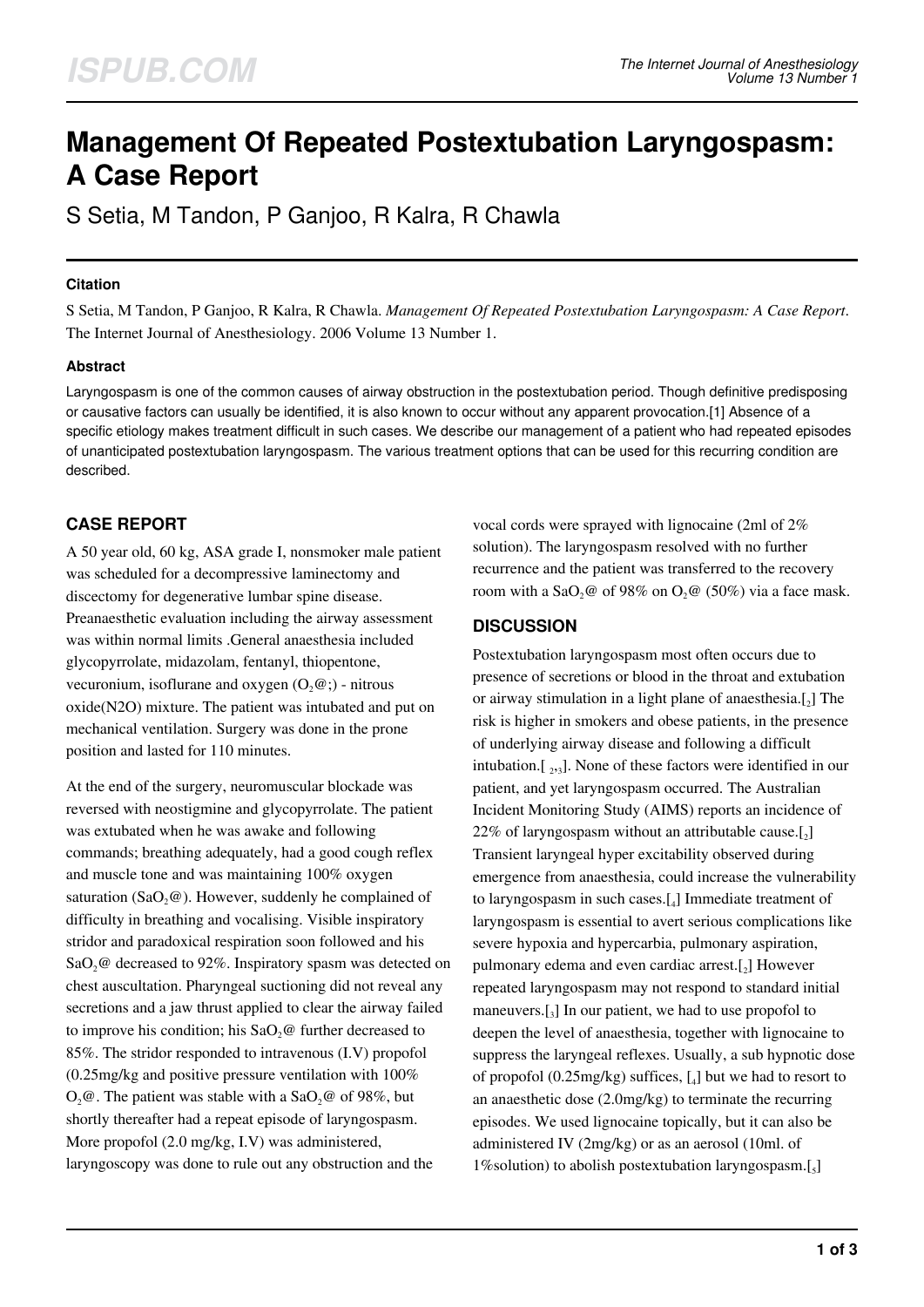Other drugs which can be used for repeated laryngospasm include nitroglycerine, diazepam and doxapram.[6,7,8] Nitroglycerin (4 µg/kg IV bolus) acts by relaxing the airway smooth muscle via the nitric oxide guanylate cyclase pathway.[<sup>6</sup> ] Diazepam (1mg I.V increments; up to 3mg) acts via a centrally mediated relaxation of the laryngeal muscles in addition to its anxiolytic effect.[<sub>7</sub>] Relief of laryngospasm by doxapram is related to its stimulant effect on the respiratory centre.  $\left[\begin{smallmatrix}5\end{smallmatrix}\right]$ 

Complete laryngospasm is a life threatening emergency that may necessitate the use of suxamethonium in sub paralytic doses (0.1mg/kg I.V). Emergency intubation may be required as a last resort.  $\begin{bmatrix} 2 \end{bmatrix}$ 

Thus, absence of an attributable cause, does not preclude the development of postextubation laryngospasm. Repeated laryngospasm responds better to multimodal therapy with drugs having different mechanisms of action rather than a

single line of treatment.

#### **References**

1. Scarbrough FE, Wittenberg JM, Smith BR, et al. Pulmonary edema following postoperative laryngospasm: case reports and review of the literature. Anesth Prog.1997 Summer; 44 (3):110-6.

2. Visvanathan T, Kluger M T, Webb RK, Westhorpe RN. Crisis management during anaesthesia: laryngospasm. Qual Saf Health Care. 2005;14 (3):e3

3. Australian Patient Safety Foundation. Crisis Management Manual: COVER ABCD A SWIFT CHECK. Adelaide: Australian Patient Safety Foundation, 1996, 74 pp. available

at http://www.apsf.net.au/anaesthesia.htm

4. Nawfal M, Baraka A. Propofol for relief of extubation laryngospasm. Anaesthesia. 2002; 57(10):1036.

5. Zeidan A, Halabi D, Baraka A. Aerosolized lidocaine for relief of extubation laryngospasm. Anesth Analg 2005; 101 (5):1563.

6. Sibai A.N, Yamout I .Nitroglycerin relieves laryngospasm. Acta Anaesthesiol Scand.1999; 43 (10):1081 -1083.

7. Thind G.S. Postextubation laryngospasm ..Anaesthesia. 1983;38(4):393-5.

8. Owen H. Postextubation laryngospasm abolished by doxapram. Anaesthesia. 1982; 370:1112-1114.